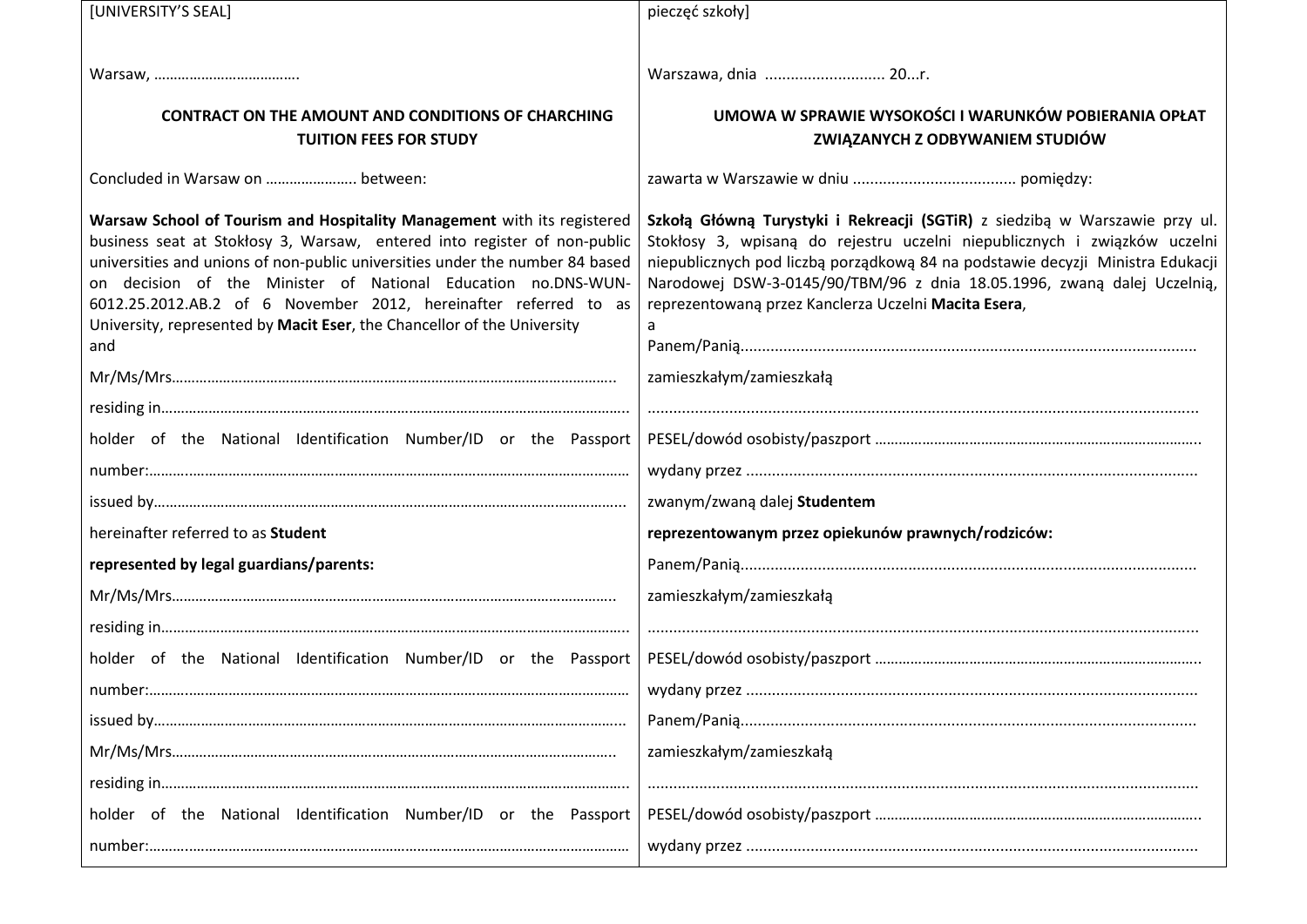issued by………………………………………………………………………………………………………...

§ 1

- 1. The University, acting in accordance with the Act on Higher Education of 27<sup>th</sup> July 2005 (Journal of Laws from 2012, item 572, as amended) and the Study Regulations, is obligated to provide education at high standards, enabling the Student to:
- attend the lectures specified in the course syllabuses,
- attend and pass obligatory courses (practical classes, foreign language courses and seminars),
- take exams stipulated in the degree programme,
- take the diploma examination,

Student is obliged to:

- acquire knowledge in a systematic and active way,
- observe the University regulations in force, in particular: abide by the Study Regulations, Resolutions of the University Senate, Orders of Chancellor and Rector,
- pay all tuition fees in a timely manner,
- make all additional payments in a timely manner.
- 2. The University will give the Student an opportunity to:
- obtain maintenance grants and scholarships for the best students in accordance with the current regulations,
- participate in lectures in English.
- participate in scientific circles, student clubs organized by the Student Council,
- receive support from the Careers Office with regard to professional trainings, job offers and career counseling.

§ 2

The University shall deliver educational services while using adequately equipped lecture rooms, rooms for conducting practical classes and provide the Students with good study conditions, such as access to:

- Internet,

- University and public library,
- sports hall,
- medical care,
- cafeteria and student store.

§ 3

1. Uczelnia działając zgodnie z ustawą z dnia 27 lipca 2005 r. Prawo o szkolnictwie wyższym ( Dz. U. z 2012 r., poz. 572, z późn. zm.) oraz Regulaminem Studiów zobowiązuje się świadczyć usługi edukacyjne na wysokim poziomie dzięki wysoko wykwalifikowanej kadrze pracowników naukowo-dydaktycznych, polegające na umożliwieniu Studentowi:

§ 1

- wysłuchania określonych w programie wykładów,
- uczestniczenia w wymaganych zajęciach obowiązkowych (ćwiczeniach, lektoratach konwersatoriach) oraz ich zaliczeniach,
- przystąpienia do egzaminów przewidzianych w programie studiów,
- przystąpienia do egzaminu dyplomowego,

a Student zobowiązuje się do:

- systematycznego i aktywnego zdobywania wiedzy,
- przestrzegania obowiązujących w Uczelni przepisów, a w szczególności: respektowania postanowień Regulaminu Studiów, uchwał Senatu oraz zarządzeń Kanclerza i Rektora,
- terminowego regulowania opłaty za naukę tzw. czesnego,
- terminowego regulowania innych dodatkowych należności.
- 2. Uczelnia zapewnia Studentom możliwość skorzystania z:
- stypendiów socjalnych oraz stypendiów dla najlepszych studentów zgodnie z obowiązującymi przepisami,
- wykładów w języku angielskim,
- uczestnictwa w kołach naukowych, klubach studenckich prowadzonych przez samorząd studencki,
- pomocy Biura Karier i Praktyk Studenckich w zakresie odbycia praktyk zawodowych i pośrednictwa w uzyskaniu pracy oraz doradztwa zawodowego.
	- § 2

Uczelnia świadczy usługi oświatowe wykorzystując odpowiednio wyposażone sale wykładowe, sale do prowadzenia zajęć typu ćwiczeniowego oraz zapewnia Studentom, m.in. dostęp do:

- − Internetu,
- − biblioteki uczelnianej i publicznej,
- − hali sportowej,
- − opieki medycznej,

− bufetu i kiosku.

During the whole study period, if it is stipulated in the curricula for the W czasie trwania studiów, jeżeli program kształcenia dla danego kierunku

§ 3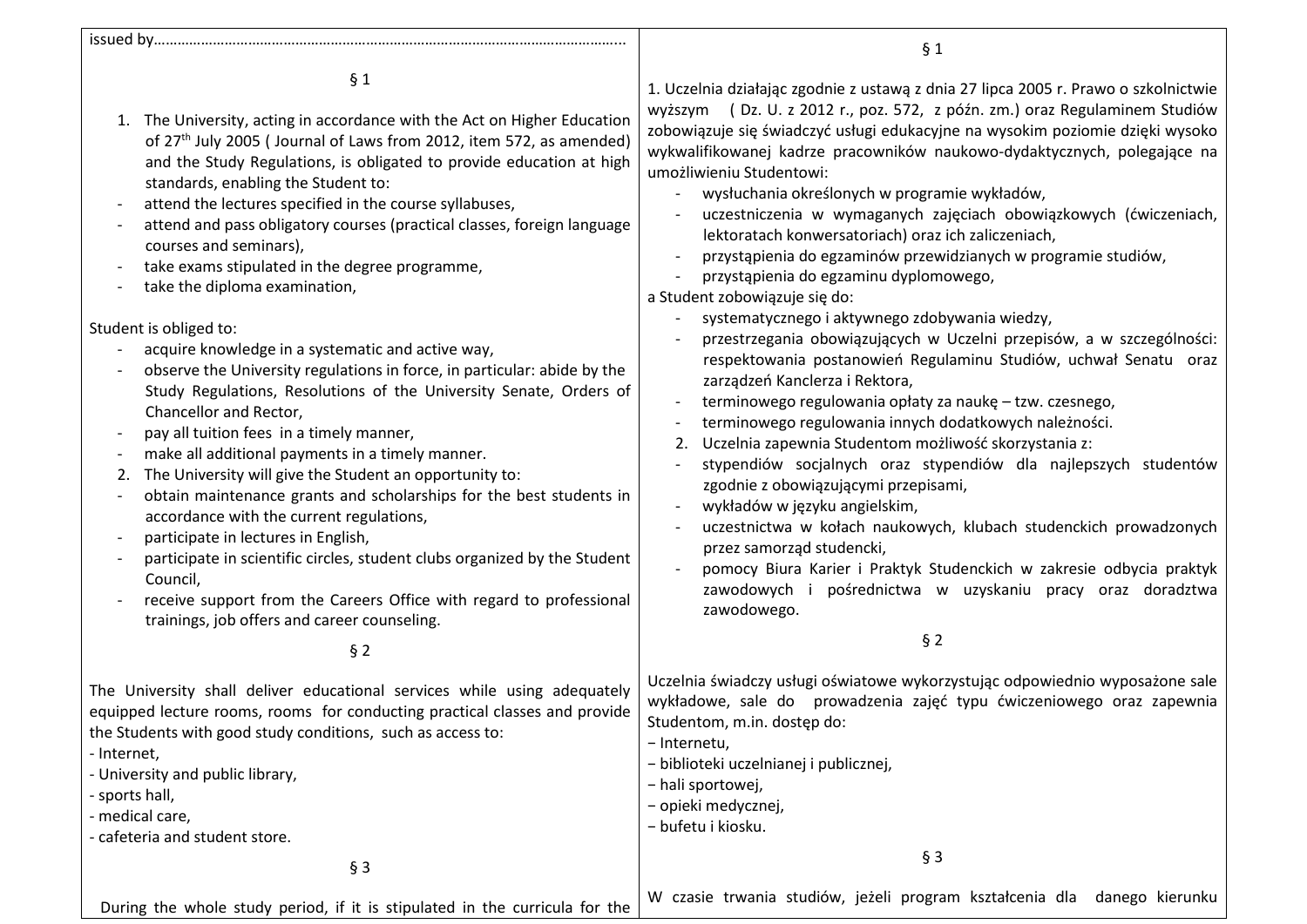| particular field of study, the Student should complete a professional training<br>included in the study curriculum. |                                                                                                                                                                                                                                                                                                                                                                                                               | przewiduje, odbywają się obowiązkowe praktyki zawodowe w ramach programu<br>kształcenia.                                                                                                                                                                        |                                                                                                                                                                                                                                                                                                                                                                                                                                          |  |
|---------------------------------------------------------------------------------------------------------------------|---------------------------------------------------------------------------------------------------------------------------------------------------------------------------------------------------------------------------------------------------------------------------------------------------------------------------------------------------------------------------------------------------------------|-----------------------------------------------------------------------------------------------------------------------------------------------------------------------------------------------------------------------------------------------------------------|------------------------------------------------------------------------------------------------------------------------------------------------------------------------------------------------------------------------------------------------------------------------------------------------------------------------------------------------------------------------------------------------------------------------------------------|--|
|                                                                                                                     |                                                                                                                                                                                                                                                                                                                                                                                                               |                                                                                                                                                                                                                                                                 |                                                                                                                                                                                                                                                                                                                                                                                                                                          |  |
| $§$ 4                                                                                                               |                                                                                                                                                                                                                                                                                                                                                                                                               |                                                                                                                                                                                                                                                                 | $§$ 4                                                                                                                                                                                                                                                                                                                                                                                                                                    |  |
|                                                                                                                     | 1. Education provided at the University is subject to payment. During<br>this Contract's validity term, the Student is obliged to make the<br>following payments:                                                                                                                                                                                                                                             | a)                                                                                                                                                                                                                                                              | 1. Nauka w Uczelni jest płatna. Student zobowiązany jest do wnoszenia<br>następujących opłat:<br>wpisowego,                                                                                                                                                                                                                                                                                                                              |  |
| a)                                                                                                                  | registration fee                                                                                                                                                                                                                                                                                                                                                                                              | b)                                                                                                                                                                                                                                                              | czesnego,                                                                                                                                                                                                                                                                                                                                                                                                                                |  |
| b)                                                                                                                  | tuition fee                                                                                                                                                                                                                                                                                                                                                                                                   | C)                                                                                                                                                                                                                                                              | dodatkowych opłat określonych w zarządzeniach Kanclerza.                                                                                                                                                                                                                                                                                                                                                                                 |  |
| C)                                                                                                                  | all additional fees described in Chancellor's orders.                                                                                                                                                                                                                                                                                                                                                         | 2.                                                                                                                                                                                                                                                              | Wysokość opłat, o których mowa w ust. 1, wynikająca ze stosownych                                                                                                                                                                                                                                                                                                                                                                        |  |
|                                                                                                                     | 2. The amount of the fees specified in item 1 is determined by orders of<br>the Chancellor of Warsaw School of Tourism and Hospitality<br>Management and is specified in the appendix to this Contract.                                                                                                                                                                                                       |                                                                                                                                                                                                                                                                 | postanowień odpowiednich zarządzeń Kanclerza SGTiR, określona jest w<br>Załączniku do niniejszej umowy.                                                                                                                                                                                                                                                                                                                                  |  |
|                                                                                                                     | 3. The forms and deadlines of payment are as follows:                                                                                                                                                                                                                                                                                                                                                         |                                                                                                                                                                                                                                                                 | 3. Formy i terminy płatności czesnego:                                                                                                                                                                                                                                                                                                                                                                                                   |  |
|                                                                                                                     | one-time fee $-$ paid by 15 September (enrolment for the winter<br>semester), by 15 February (enrolment for the spring semester),                                                                                                                                                                                                                                                                             | $\overline{\phantom{a}}$                                                                                                                                                                                                                                        | opłata jednorazowa (roczna) nie później niż do dnia 15 września, (nabór<br>na semestr zimowy) do dnia 15 lutego, (nabór na semestr letni),                                                                                                                                                                                                                                                                                               |  |
|                                                                                                                     | semester fees - paid by 15 September (for the winter semester), by<br>15 February (for the spring semester).                                                                                                                                                                                                                                                                                                  | $\overline{\phantom{a}}$                                                                                                                                                                                                                                        | opłata semestralna – za semestr zimowy nie później niż do dnia 15<br>września, za semestr letni nie później niż do dnia 15 lutego.                                                                                                                                                                                                                                                                                                       |  |
|                                                                                                                     | 4. All fees (look: Appendix) should be paid in the amount and manner<br>specified in the Chancellor's orders to the bank account given to the<br>Student after being admitted to the University. The date of payment<br>is the date of reception of payment by the University. In case of any<br>delays in making the payment, the fee should include the interest<br>surcharge in the amount defined by law. |                                                                                                                                                                                                                                                                 | 4. Wszystkie opłaty (patrz: Załącznik) powinny być wnoszone w wysokości i<br>w sposób określony w zarządzeniach Kanclerza, na indywidualne konto<br>bankowe założone studentowi przez Uczelnię, którego numer zostanie<br>podany do wiadomości studenta z chwilą przyjęcia na studia. Za dzień<br>wpłaty uznaje się dzień wpływu pieniędzy na ten rachunek. W przypadku<br>opóźnienia we wnoszeniu którejkolwiek z opłat, wpłata powinna |  |
|                                                                                                                     | 5. Delays in payment of the registration fee, tuition fee and other fees<br>may result in the suspension of issuance of a any certificates or<br>documents (this also relates to the stamp on the student identity<br>card) until all due payments are made by the Student.                                                                                                                                   | uwzględniać odsetki w wysokości ustawowej.<br>5. Opóźnienie terminów opłacania przez Studenta wpisowego na semestr,<br>należnego czesnego oraz wszelkich innych należności finansowych wobec<br>Uczelni skutkuje wstrzymaniem przez Uczelnię wydania wszelkiego |                                                                                                                                                                                                                                                                                                                                                                                                                                          |  |
|                                                                                                                     | 6. In the event of a delay in payment, specified in $\S$ 4 item 5, of over one<br>month, on the basis of the Study Regulations, the Student is crossed<br>out from the list of students, which results in termination of this                                                                                                                                                                                 |                                                                                                                                                                                                                                                                 | rodzaju zaświadczeń i poświadczeń dokumentów (w tym m.in.<br>stemplowania legitymacji) do czasu uregulowania przez Studenta<br>wszelkich należnych płatności.                                                                                                                                                                                                                                                                            |  |
|                                                                                                                     | Contract.                                                                                                                                                                                                                                                                                                                                                                                                     |                                                                                                                                                                                                                                                                 | 6. W przypadku opóźnienia, o którym mowa w § 4 ust. 5, przekraczającego                                                                                                                                                                                                                                                                                                                                                                  |  |
|                                                                                                                     | 7. Removal from the register of students of Warsaw School of Tourism<br>and Hospitality Management as a result of breach or resignation from                                                                                                                                                                                                                                                                  |                                                                                                                                                                                                                                                                 | okres 1 miesiąca, Student może być, zgodnie z Regulaminem Studiów,<br>skreślony z listy studentów, co skutkuje wygaśnięciem niniejszej umowy.                                                                                                                                                                                                                                                                                            |  |
|                                                                                                                     | the Contract does not exempt the Student from making overdue                                                                                                                                                                                                                                                                                                                                                  |                                                                                                                                                                                                                                                                 | 7. Skreślenie Studenta z listy studentów SGTiR na skutek rozwiązania lub                                                                                                                                                                                                                                                                                                                                                                 |  |
|                                                                                                                     | payments. The Student who is crossed out from the list of students                                                                                                                                                                                                                                                                                                                                            |                                                                                                                                                                                                                                                                 | rezygnacji z umowy nie zwalnia go z obowiązku uregulowania zaległych                                                                                                                                                                                                                                                                                                                                                                     |  |
|                                                                                                                     | on the basis of $\S$ 4 item 6 may apply for readmission only after s/he                                                                                                                                                                                                                                                                                                                                       |                                                                                                                                                                                                                                                                 | opłat. Student, skreślony z listy na podstawie § 4, ust. 6, może ubiegać się                                                                                                                                                                                                                                                                                                                                                             |  |
|                                                                                                                     | makes all the overdue payments.                                                                                                                                                                                                                                                                                                                                                                               |                                                                                                                                                                                                                                                                 | o ponowne przyjęcie na Uczelnię dopiero po wniesieniu wszelkich                                                                                                                                                                                                                                                                                                                                                                          |  |
| 8.                                                                                                                  | Registration fee is non-refundable.                                                                                                                                                                                                                                                                                                                                                                           |                                                                                                                                                                                                                                                                 | zaległych opłat.                                                                                                                                                                                                                                                                                                                                                                                                                         |  |
| 9.                                                                                                                  | Students and candidates for studies have the right to resign from                                                                                                                                                                                                                                                                                                                                             | 8.                                                                                                                                                                                                                                                              | Opłata rekrutacyjna (wpisowe) nie podlega zwrotowi.                                                                                                                                                                                                                                                                                                                                                                                      |  |
|                                                                                                                     | pursuing their education at the University at any moment.                                                                                                                                                                                                                                                                                                                                                     | 9.                                                                                                                                                                                                                                                              | Kandydat na studia bądź student ma prawo do rezygnacji ze studiowania                                                                                                                                                                                                                                                                                                                                                                    |  |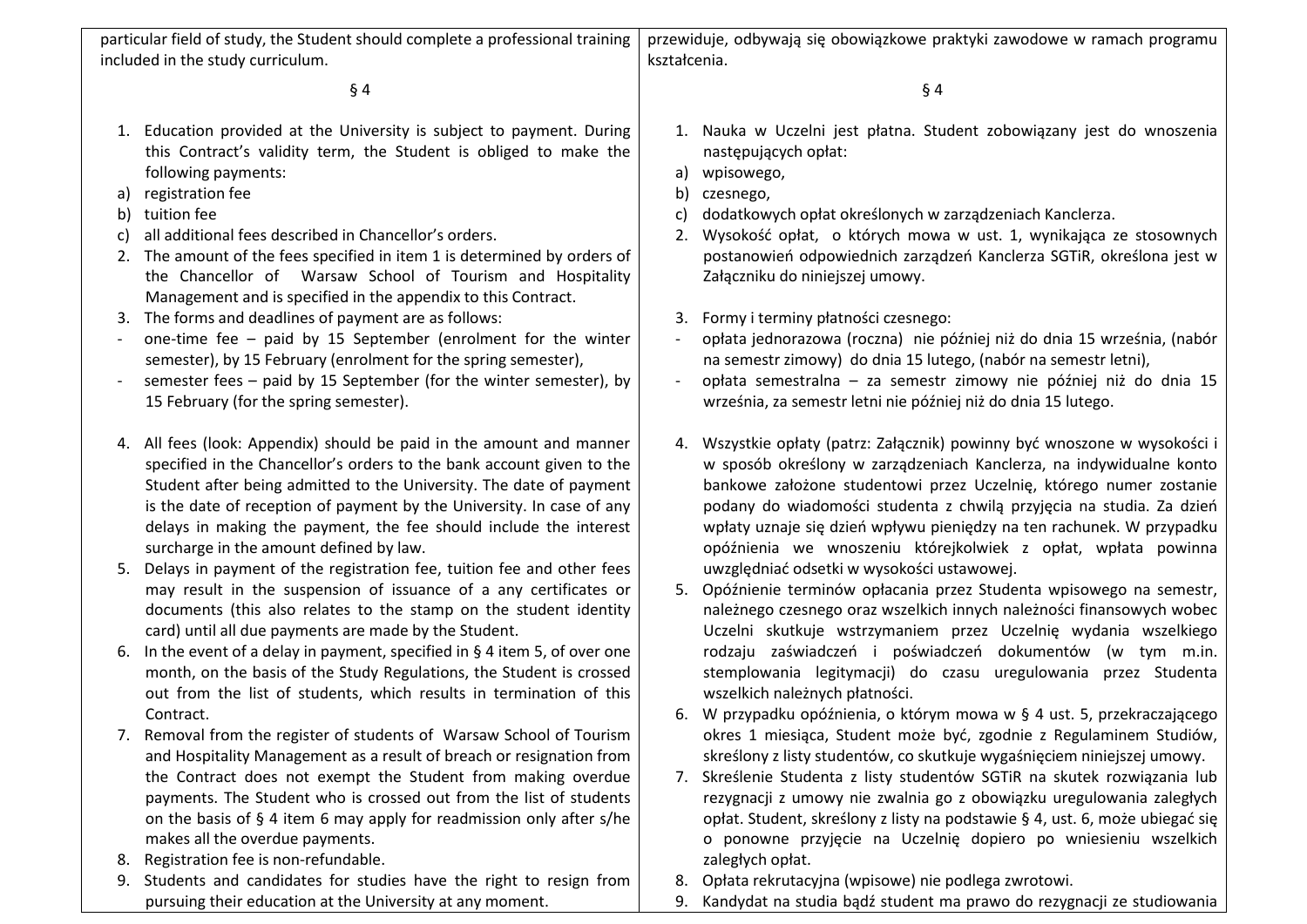- 10. Resignation from studies should be made in writing. The Student should submit the resignation letter to the Student Office in person or by a registered letter.
- 11. Tuition fee is fully refundable in case of visa refusal. To get a refund of the tuition fee a candidate is supposed to provide the original visa refusal letter from the Polish consulate or Polish embassy together with a refund form.
- 12. 10% of 1st year tuition fee will be deducted from the amount refunded to the candidate who resigned from the studies not later than 30 days before the start of the studies and did not submit an application for a student visa in the Polish Embassy or did not receive a student visa. (University needs a written confirmation of this fact from the Polish Embassy/ Consulate) by electronic mail, fax or by post ). The candidate is required to deliver the refund form together with confirmation from the embassy/ consulate.
- 13. If the student received a visa, 25% of 1st year tuition fee will be deducted from the amount refunded to the student who resigned from the studies not later than 14 days after the start of the studies. In order to receive a refund the student is supposed to cancel their student visa or residence permit, deliver the refund form together with the confirmation of cancelling of the visa and supporting documents.
- 14. Student can resign from studies later than 14 days after the start of the studies only due to health problems proved by a supporting medical certificate or if the Candidate resigned from studies due to important and documented fortuitous events. To get a refund the student is supposed to cancel their student visa or residence permit, deliver a refund form, confirmation of cancelling of the visa and supporting documents. In this case the student will receive the refund of the tuition fee partially (depending on the date when all required documents are submitted to University).
- 15. If the student was not able to apply for the visa due to the lack of the possibility to make a visa interview appointment, the student should inform the University about this fact not earlier than 14 days and not later than 30 days after the start of the studies. In this case the student's application is moved to next semester/academic year.
- 16. In case of visa refusal because of delivering forged documentation, a refund of the tuition fee is not applicable .
- 17. If the University cancels the student's admission due to forged documentation or documentation which does not entitle them to study a refund of the tuition fee is not applicable .

na Uczelni w dowolnym momencie.

- 10. Rezygnacja ze studiów wymaga formy pisemnej. Pismo zawierające oświadczenie o rezygnacji student składa wyłącznie w dziekanacie osobiście lub listem poleconym.
- 11. Czesne podlega zwrotowi w całości w przypadku odmowy udzielenia wizy. W celu otrzymania zwrotu czesnego kandydat musi dostarczyć oryginał pisma z odmową udzielenia wizy wystawionego przez Ambasadę bądź Konsulat RP wraz z formularzem zwrotu.
- 12. 10% kwoty czesnego za pierwszy rok studiów zostanie odjęte od kwoty zwróconej kandydatowi w przypadku gdy rezygnuje on ze studiów nie później niż 30 dni przed rozpoczęciem zajęć, nie złożył wniosku o wizę studencką w polskiej ambasadzie/konsulacie oraz nie otrzymał wizy. (Uczelnia wymaga pisemnego potwierdzenia z polskiej ambasady/konsulatu w formie e-maila, faksu bądź listownie). Kandydat na studia jest zobowiązany do dostarczenia formularza zwrotu wraz z potwierdzeniem z ambasady/konsulatu.
- 13. W sytuacji gdy student otrzymał wizę 25% kwoty czesnego za pierwszy rok studiów zostanie odjęte od kwoty zwróconej studentowi w przypadku gdy rezygnuje on ze studiów nie później niż 14 dni po rozpoczęciu studiów. W celu otrzymania zwrotu student musi anulować swoją wizę studencką lub pozwolenie na pobyt, dostarczyć formularz zwrotu oraz potwierdzenie anulowania wizy wraz z niezbędnymi dokumentami.
- 14. Student może zrezygnować ze studiów po 14 dniach od rozpoczęcia studiów tylko z przyczyn zdrowotnych – poświadczonych zaświadczeniem lekarskim lub z powodu ważnych udokumentowanych zdarzeń losowych. W celu otrzymania zwrotu student musi anulować wizę lub pozwolenie na pobyt, dostarczyć formularz zwrotu, potwierdzenie anulowania wizy wraz z niezbędnymi dokumentami. W tym przypadku zwrot czesnego będzie częściowy (w zależności od terminu złożenia wszystkich niezbędnych dokumentów).
- 15. Jeśli student nie był w stanie złożyć wniosku o wizę z powodu braku możliwości umówienia rozmowy wizowej powinien poinformować o tym uczelnię nie wcześniej niż 14 dni i nie później niż 30 dni po rozpoczęciu zajęć. W tym przypadku podanie studenta zostaje przeniesione na kolejny semestr/rok akademicki.
- 16. W przypadku odmowy wydania wizy z powodu przedstawienia fałszywych dokumentów, zwrot czesnego się nie należy.
- 17. W przypadku gdy uczelnia anuluje przyjęcie studenta z powodu przedstawienia fałszywych dokumentów albo dokumentów nie uprawniających do podjęcia studiów, zwrot czesnego się nie należy.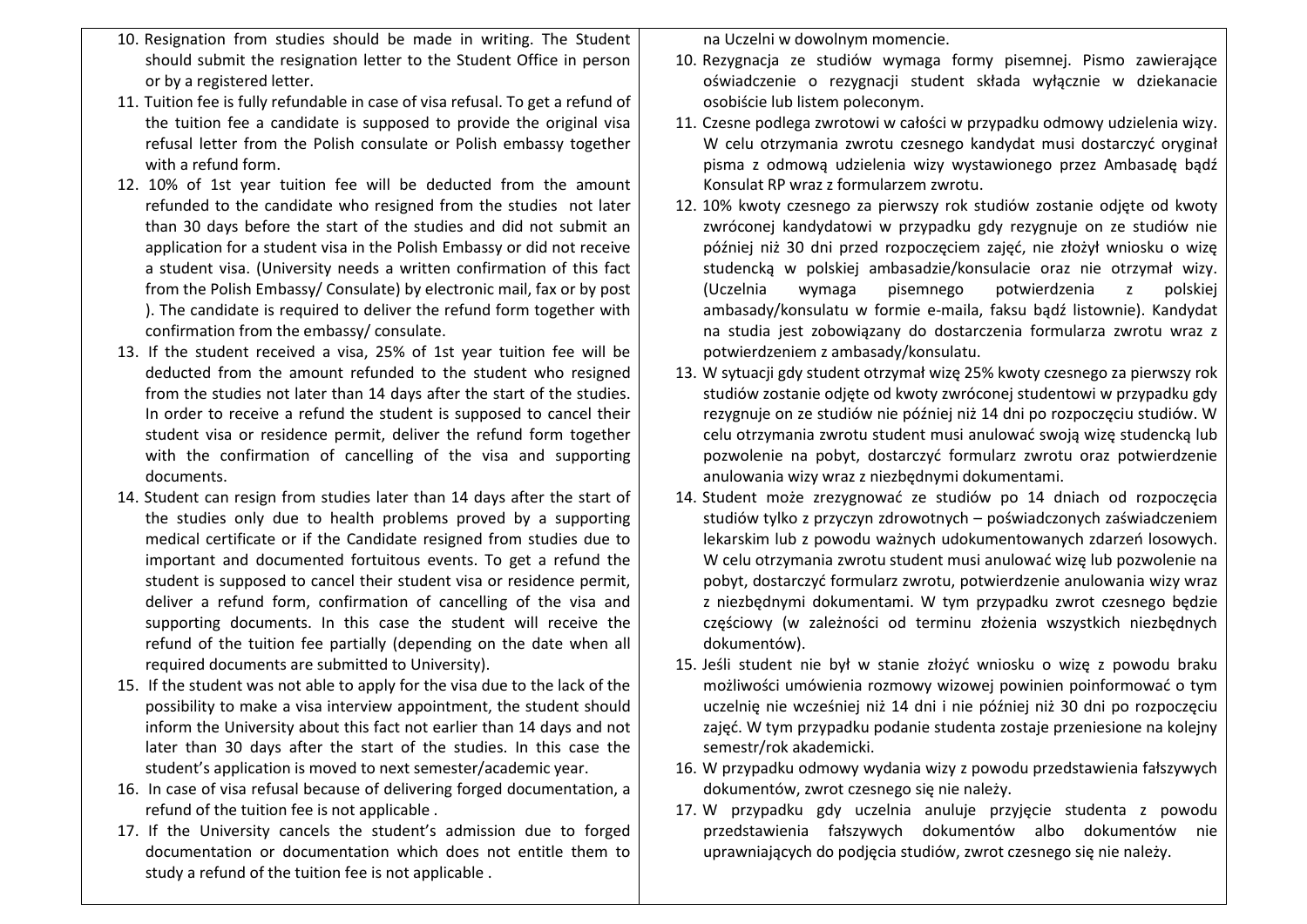*Refunds of the tuition fees will not be approved where no special circumstances exist. Lack of knowledge or understanding of the administrative requirements or deadlines are not considered to be special circumstances beyond a person's control. Resignation from the studies due to the reasons different than the ones mentioned in points 11-15 does not exclude from making payments until the end of the end of the academic year.*

# § 5

- 1. During the period of studies, the University organizes sports and recreation camps in winter and spring. The student is obliged to participate in one of these camps.
- 2. The student shall make a payment for participation in the selected camp within the dates specified by the University.
- 3. If the Student resigns from participation in the camp for which s/he already paid, s/he is not entitled to a refund.
- 4. The fee does not include the cost of travel and insurance of the Student during the camp. These costs should be paid by the Student.
- 5. Organizational matters concerning the camp shall be set out in its regulations.

§ 6

The Student who is admitted to an individual course of study should make payments under conditions set out by the Chancellor.

§ 7

- 1. In case of a conditional registration for a subsequent study term or a referral to repeat a term of study, the Student should make all tuition payments according to the provisions stipulated in § 3 item 3 of the Chancellor's Order.
- 2. In case of extraordinary circumstances, the Chancellor may allow the Student to pay the fees in instalments. The Chancellor may also reduce or cancel the fee.
- 3. The Chancellor's decision referred to in item 3 is applicable only to students who are awarded a conditional registration for a subsequent study term or a referral to repeat a semester.

§ 8

The Student of parallel studies referred to of the Study Regulations is obliged to make the payments in the form specified by the Chancellor of the

*Zwroty czesnego nie będą zatwierdzane w przypadkach gdy nie zaistnieją szczególne okoliczności. Brak wiedzy bądź zrozumienia wymagań administracyjnych lub ustalonych terminów nie są uważane za szczególne okoliczności poza kontrolą danej osoby. Rezygnacja ze studiów z przyczyn innych niż wymienione w punktach 11-15 nie zwalnia z dokonania opłat do końca roku akademickiego.*

§ 5

- 1. W trakcie studiów organizowane są obozy rekreacyjno sportowe, letni i zimowy. Udział w jednym z nich jest obowiązkowy.
- 2. Student wnosi opłatę za wybrany obóz w terminie wyznaczonym przez Uczelnię.
- 3. W wypadku rezygnacji z wyjazdu po dokonaniu wpłaty za obóz, studentowi nie przysługuje zwrot pieniędzy.
- 4. Opłata nie obejmuje kosztów dojazdów i ubezpieczenia NNW Studenta podczas obozu. Koszty te pokrywa Student.
- 5. Sprawy organizacyjne dotyczące obozu określa Regulamin obozu.

§ 6

Student zakwalifikowany na studia wg indywidualnego programu wnosi opłaty na warunkach ustalonych przez Kanclerza Uczelni.

§ 7

- 1. W przypadku wpisu warunkowego lub powtarzania semestru Student wnosi opłaty na warunkach określonych w § 3 ust. 3 Zarządzenia Kanclerza.
- 2. W sytuacji nadzwyczajnych zdarzeń losowych opłaty mogą zostać decyzją Kanclerza rozłożone na raty bądź też w części lub w całości umorzone.
- 3. Decyzja, o której mowa w ust. 3 dotyczy wyłącznie studentów którzy uzyskali wpis warunkowy lub powtarzających semestr.

§ 8

Za studia równoległe, o których mowa w Regulaminu Studiów, Student wnosi opłatę w formie ustalonej przez Kanclerza uczelni.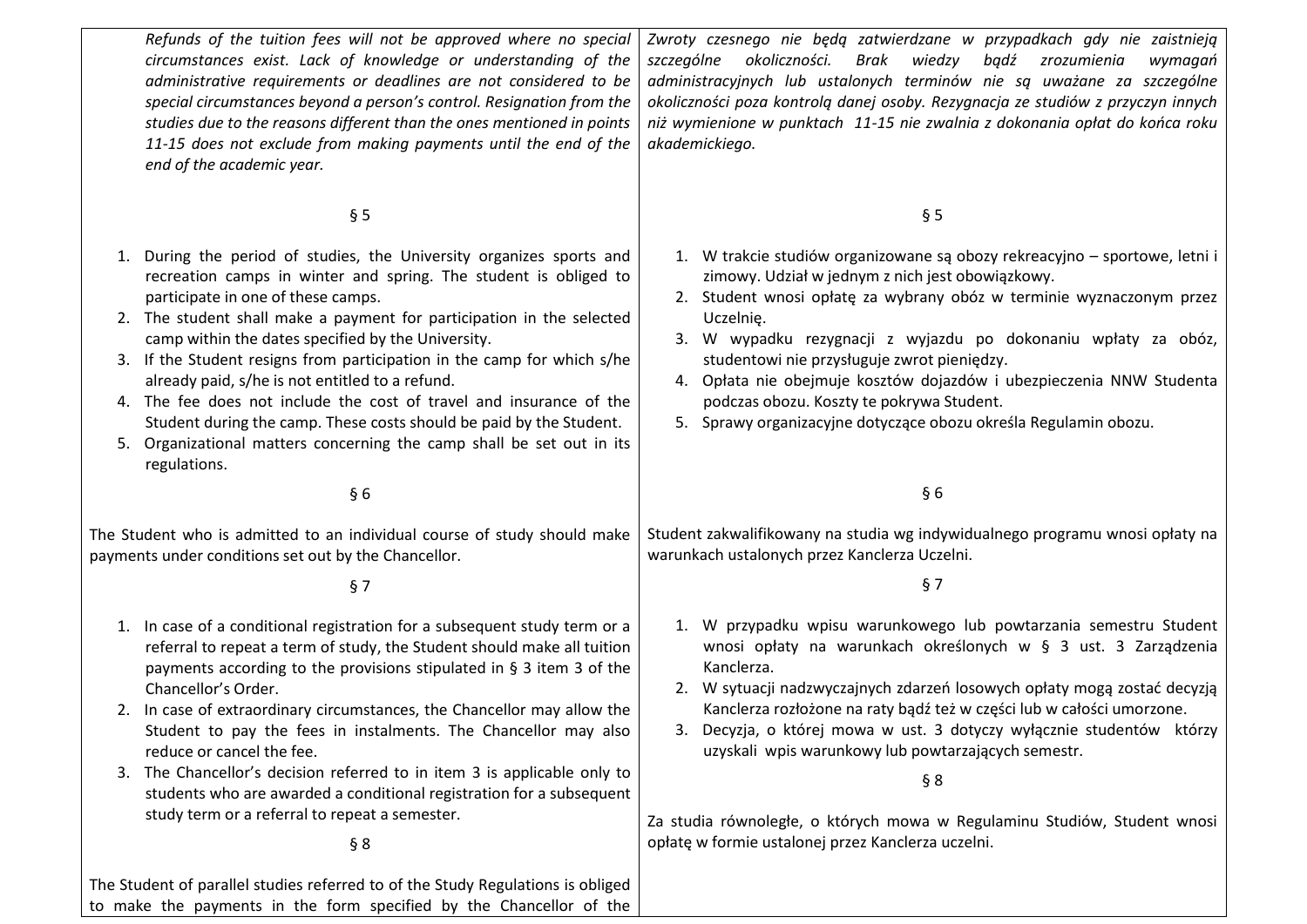University.

§ 9

During the dean's leave, the Student should not pay the fees referred to in § 4 item 1 point a and b.

#### § 10

- 1. The appendix which specifies the applicable fees is an integral part of this Contract.
- 2. The Chancellor's orders concerning the applicable fees and payment deadlines should be posted on the student information board. The order should also be available on request at the Student Office.
- 3. By signing this Contract, the Student declares that s/he is acquainted with the Study Regulations and undertakes to act according to its provisions.
- 4. By signing this Contract the Student declares that s/he allows for unpaid use of his/her image partially or in full, including broadcasts and publications as well as promotional events, materials and advertisements prepared by Warsaw School of Tourism and Hospitality Management. The abovementioned unpaid authorization relates to unlimited use of the Student's image in all areas of operations.

## § 11

The University is entitled to make changes in the amount of the applicable fees specified in § 4 ensuring the equivalence of service if during the term of the Contract some unexpected and unforeseeable changes in economic relations appear and the University has to bear additional costs due to administrative decisions.

### § 12

- 5. This Contract is valid for the period of studies and becomes effective on the day of signing.
- 6. After the Student completes the programme s/he is awarded a degree by the University which is authorized to award such a degree.
- 7. The Contract shall expire on the day of graduation, that is on the day of passing the diploma examination.

W okresie urlopu dziekańskiego Student nie wnosi opłat wynikających z § 4 ust. 1 lit. a i b.

#### § 10

- 1. Załącznik określający wysokość opłat stanowi integralną część niniejszej umowy.
- 2. Zarządzenia Kanclerza, określające wysokość opłat i terminy ich uiszczania, podaje się do wiadomości studentów przez wywieszenie ogłoszeń na terenie Uczelni. Są one także dostępne w dziekanacie Uczelni.
- 3. Podpisując niniejszą umowę student oświadcza, że zapoznał się z Regulaminem Studiów oraz zobowiązuje się do jego przestrzegania.
- 4. Podpisując niniejszą umowę student oświadcza, że wyraża nieodpłatnie nieodwołalną zgodę na wykorzystywanie swego wizerunku, w całości, a także w postaci dowolnych fragmentów, w szczególności w wybranych przez SGTiR audycjach oraz publikacjach, jak również w organizowanych przez Uczelnie akcjach promocyjnych i przygotowywanych materiałach promocyjnych oraz reklamach. Nieodpłatne upoważnienie, o którym mowa powyżej, odnosi się do nieograniczonego ilościowo, czasowo i terytorialnie korzystania z wizerunku studenta na wszystkich polach eksploatacji.

# § 11

Uczelnia zastrzega sobie prawo zmiany wysokości wszystkich opłat określonych w § 4 umowy w granicach ekwiwalencji świadczeń, gdyby w trakcie wykonywania niniejszej umowy nastąpiły nadzwyczajne zmiany stosunków gospodarczych, których wcześniej nie udało się przewidzieć i które są niezależne od Uczelni, a także gdyby na skutek zarządzeń administracyjnych (tzw. akty władzy) Uczelnia musiała ponieść dodatkowe koszty.

#### § 12

- 5. Umowa zostaje zawarta na okres trwania studiów i wchodzi w życie z dniem jej podpisania.
- 6. Podjęte przez Studenta studia kończą się uzyskaniem tytułu zawodowego, do którego nadawania Uczelnia ma uprawnienia.
- 7. Umowa wygasa, poza innymi przypadkami określonymi w umowie, z dniem ukończenia studiów tj. datą złożenia egzaminu dyplomowego.

§ 9